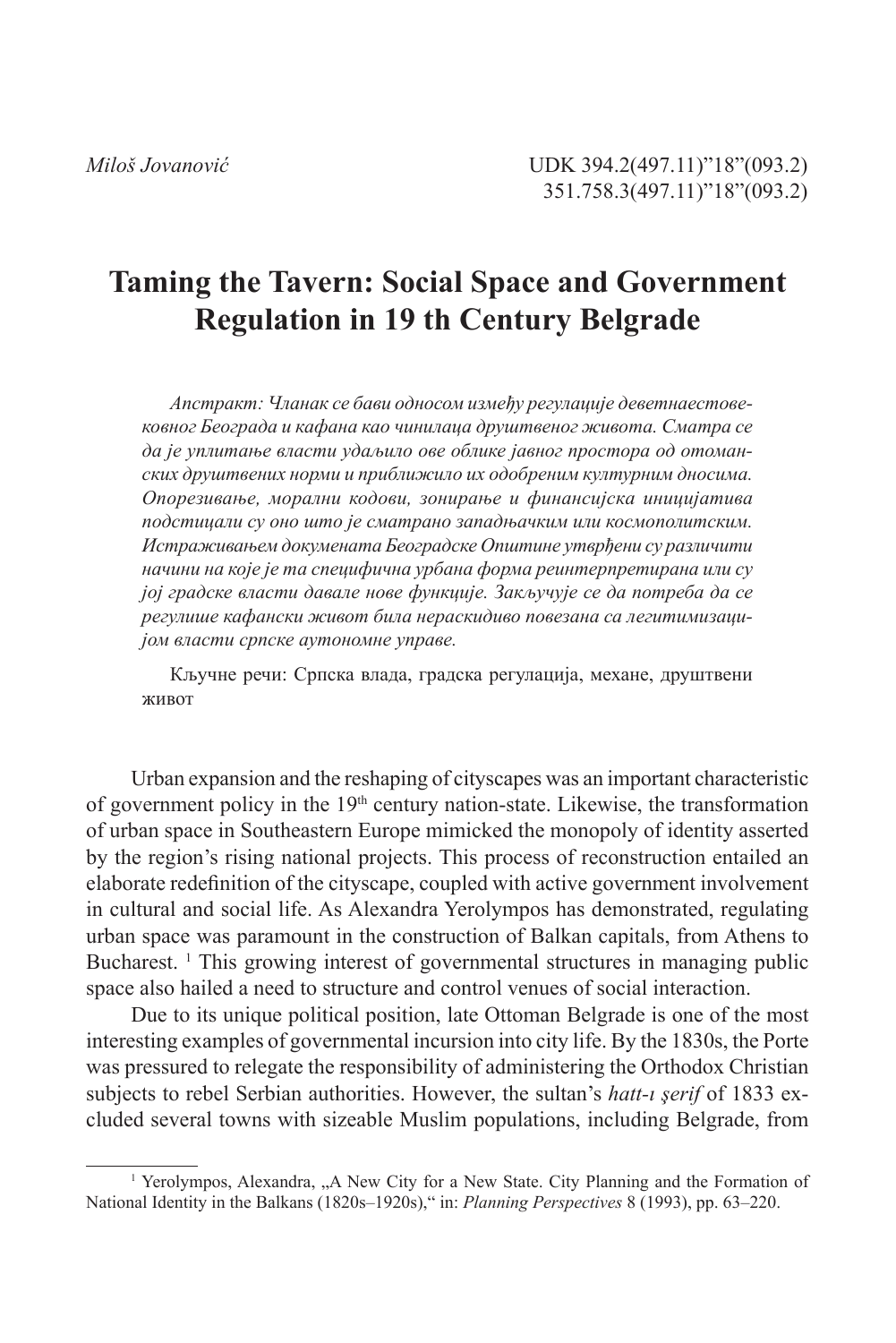autonomous administration.<sup>2</sup> Since a clear distinction had never been drawn between the city itself and the suburban neighborhoods under Serbian jurisdiction, parallel power structures emerged.

The existing imperial system of urban management was supplemented by the Belgrade City Magistrate, an autonomous municipal government covering both the suburbs and the city itself. The Magistrate's modernizing policies were executed in conjunction with the general expansion of governmental authority in the rest of the autonomous principality. In Belgrade's case, a suburban area located on the banks of the Sava river was uprooted and reconstructed, forming a distinct, modern neig hborhood modeled after Habsburg and French influences.<sup>3</sup> Through this project, the Magistrate was able to expand the scope of governmental involvement in urban ma nagement. <sup>4</sup> Furthermore, the prolonged project of urban planning and development allowed for the accumulation of bureaucratic and legislative capacity which could begin to regulate public space and social life.

Taverns (*механа, meyhane*) are a particularly appealing example of government influence on social life in 19<sup>th</sup> century Belgrade. As multifunctional establishments offering alcoholic beverages, food, and occasional lodging, they were an interesting point of interaction both between ethnic and social groups. Travelers could meet with locals, Muslims could gamble with Christians, and peasants from the surrounding villages were able to participate in the public discourse of the city. The *meyhane* juxtaposed varied communal functions and strata of people in a single space, challenging the rigidity of the established social order. Taverns represented the quintessential of urban space – a sphere without privacy, an identity not associated with home, community or state. In this sense, they played a role similar to that seen in other cities both in Europe and the Ottoman Empire at the brink of modernity, forming distinct cultural patterns and norms.<sup>6</sup> Their ambivalent position in the social order had been gradually developing within the cultural fabric of Ottoman cities, occupying the area

<sup>&</sup>lt;sup>2</sup> Besides Belgrade, these included Šabac, Smederevo (*Semenderi*), Užice, Kladovo (*Fetislam*) and Soko. See: Veselinović, Rajko L., *Beograd 1807–1862–1867*, Beograd 1962, pp. 60–62.

 ${}^{3}$  For more on this specific reconstruction see:  $Le$  *Cité Nouvelle: Constructing Belgrade without an Ottoman Legacy*" in: Jovanović, Miloš, "Constructing the National Capital: De-Ottomanization and Urban Transformation in 19th Century Belgrade" (MA diss., Central European University, 2008).

 $\rm ^4$ The City Magistrate's new construction regulations are well-documented and analyzed in Đurić-Zamolo, Divna, ed., *Najraniji pravni propisi iz arhitekture i urbanizma u Srbiji XIX veka*, ed. Balkanološki institut SANU, in: Gradska kultura na balkanu XV–XIX vek, Zbornik radova, vol. 2 (1988).

 $\frac{1}{2}$  In this sense, it is useful to think of taverns as *heterotopias*, defined by Michel Foucault as heterogenous sites, where seemingly incongruent spatial expressions challenge pre-conceived power relations. See Michel Foucault, "Of Other Spaces" *Diacritics 16* (Spring 1986), pp. 22–7.

 $^6$  See: Brennan, Thomas, "Taverns in the Public Sphere in 18th Century Paris," *Contemporary Drug Problems* 32, no. 1 (Spring 2005) and Akyazici Özkoçak, Selma, "Coffeehouses. Rethinking the Public and Private in Early Modern Istanbul," *Journal of Urban History 33* (2007), pp. 965–86.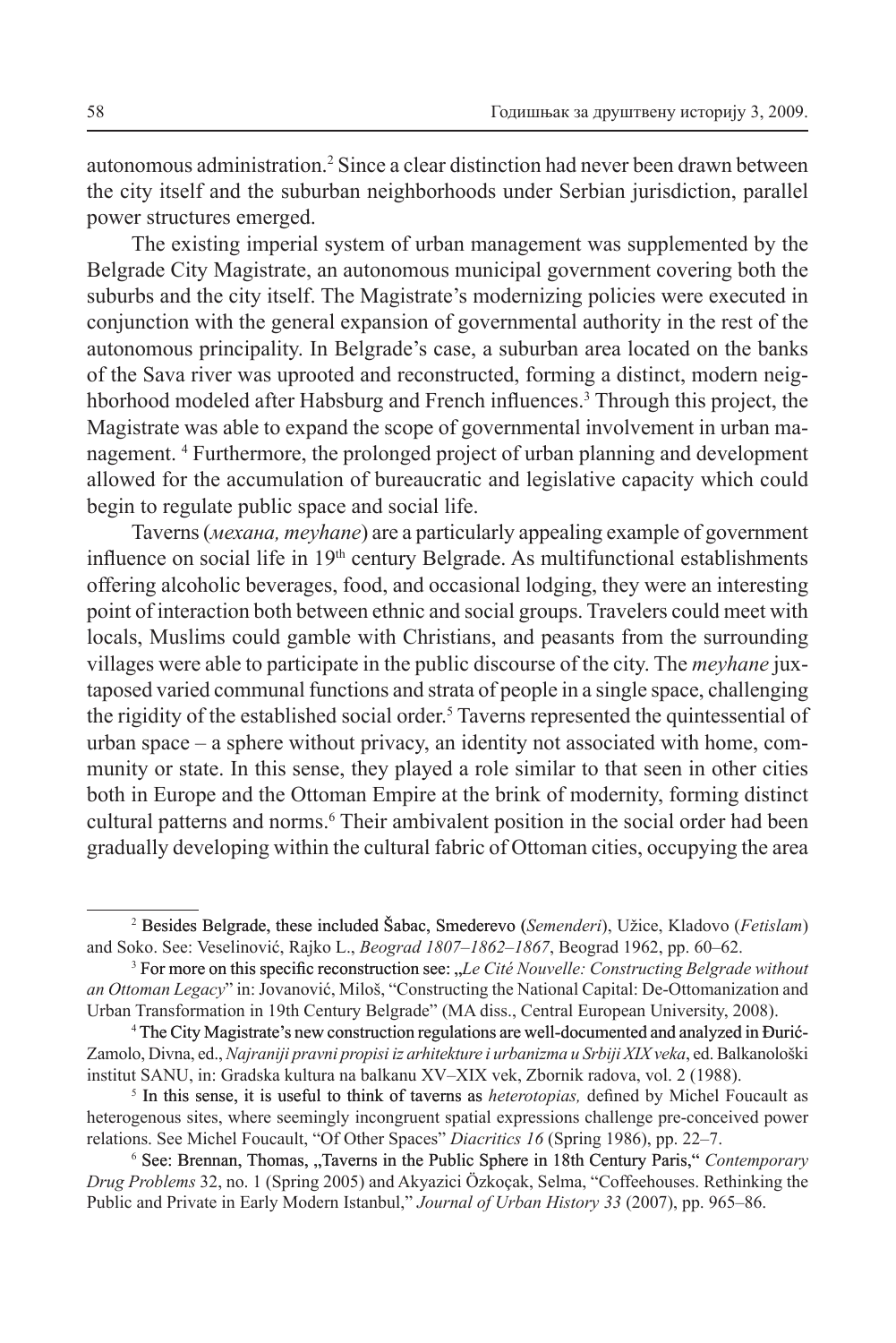below the coffee-house (*кафана*, *kahvehane*) in the hierarchy of social interaction. However, the encroaching relationship between modern (vicariously, also national) government and the individual was inherently in conflict with such an unregulated, unmanaged space.

As the Ottoman Empire began to negotiate modernity into its own context, specific trends in urban management emerged in its cities. In the Balkans, nascent national projects sought to neutralize the imperial legacy of the cityscape, by rapidly departing from cultural markers which had previously defined it. Nationalist historiography has argued that such a departure hailed urban modernity and was intrinsically linked to the emergence of national consciousness.<sup>8</sup> However, this teleological approach ignores the rapid growth in city management and reconstruction which took place in the Arab provinces. In places like Isma'il Pasha's Cairo, urban regulation was a method of legitimizing rule vis-à-vis West European powers.<sup>9</sup> In areas where the push towards nation-states had not yet taken place, shaping urban space was a paramount component in the establishment of power.

The incipience of aggressive intervention in the cityscape was certainly not unique to the Ottoman Empire during this period. Certainly, Haussmann's revitalization of Paris is the archetypal example of a plethora of immense transformations underta ken in the European city. Reclaiming of old city cores and the construction of new neighborhoods was a fundamental component of projecting the bourgeois state to its emergent citizens.<sup>10</sup> In this sense, the 19<sup>th</sup> century city can be understood as a site of construction, a place where new buildings and boulevards embody the community imagined by the elite that is engaged in the process of constructing it. Old spaces of encounter were reframed to suit the modernization project – the open-air market was reconstituted as Les Halles, the dark tavern as a working-class café.11

Maria Todorova suggests that the necessity of shedding the vestiges of Ottoman heritage in the Balkans was not necessarily related just to nationalization, but rather

<sup>10</sup> Dana Arnold addresses this expression of bourgeois modernity in the context of London's 19<sup>th</sup> century reconstruction. See: Arnold, Dana, *Re-Presenting the Metropolis. Architecture, Urban Experience, and Social Life in London, 1800–1840*, Burlington, 2000.

<sup>&</sup>lt;sup>7</sup> Akyazici Özkoçak, p. 973.

<sup>&</sup>lt;sup>8</sup> The Serbian Academy of Sciences and Arts' edited volume on the history of 19<sup>th</sup> century Belgrade is a good example of this viewpoint. See: Čubrilović, Vasa, ed., *Istorija Beograda – XIX vek*, Beograd 1974.

 $9$  For an overview of Isma'il Pasha's stark influence on Cairo, see: Farouk-Ahmed, Heba, "Pre-Colonial Modernity: The State and the Making of Nineteenth Century Cairo's Urban Form"" (PhD dissertation, University of California, Berkeley, 2001).

<sup>&</sup>lt;sup>11</sup> See: Harvey, D., "Paris 1850–1870," in *Consciousness and the Urban Experience. Studies in the History and Theory of Capitalist Urbanization*, Baltimore 1985, pp. 63–220. and Haine, W. S., *The World of the Paris Café. Sociability among the French Working Class, 1789–1914*, Johns Hopkins University 1996.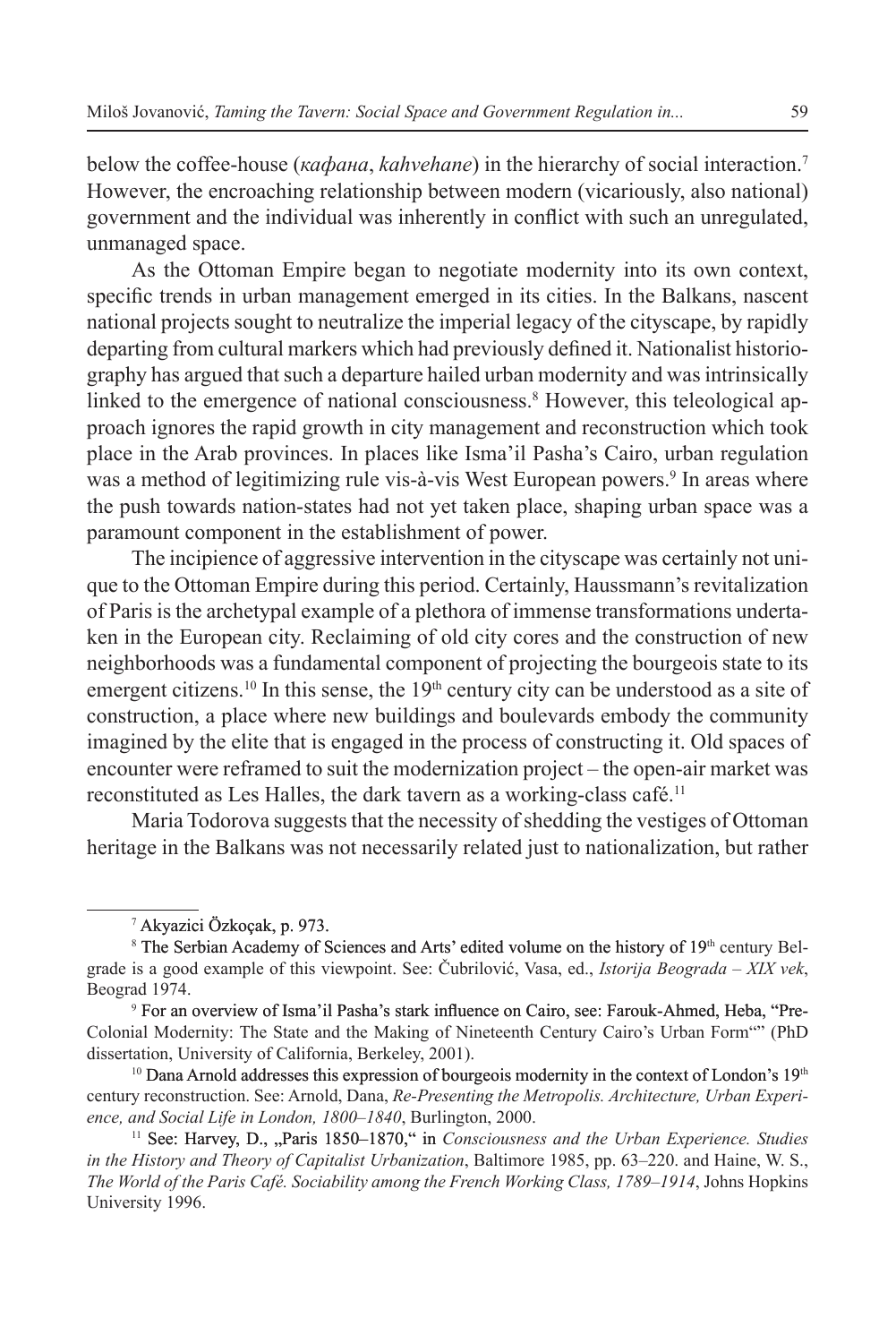a desire to mimic European nation-states as forms of social organization. <sup>12</sup> Through this mimicking process, modernization and urbanization were used as tools to foster the symbiotic relationship between governmental expansion and political autonomy. Thus, approaching the  $19<sup>th</sup>$  century Balkan city requires an understanding of how urban management was used as a method of legitimizing power.

## *Control and the City: Discourses of Power in the Cityscape*

There are several important theoretical tools that can be used in order to under stand this relationship. Two concepts developed by Michel Foucault, governmentality and biopower, both provide an excellent basis from which primary evidence should be approached. The changing mentality of modern government requires understanding how subjects and practices were counted, evaluated, and institutionalized. As the justification of power shifted from justice towards public welfare in the late  $18<sup>th</sup>$ and early 19th century, the very mentality of governing also changed.

Concepts of "natural" development and epistemology began to permeate state practice as rational justification. At the same time, the success-rate of a policy superseded legitimacy as the authorization of power over the citizen. Novel practices entailing elaborate systems of bureaucratic management and statistical analysis were put to use in order to subjectivize entire populations. For Foucault, authority stemmed from the "disposition of knowledge-power which in reality truly marks that which does not exist and legitimately divides it into true/false."13 Thus, discourses such as free market competitiveness, public health, or morality were introduced as justifications by and for government regulation. Through this mechanism, personal goals became aligned with political order, thus rendering the population governable.<sup>14</sup>

In his examination of discipline and punishment, Foucault demonstrates how the very mechanisms of management were infused with certain elements of power. The modern organized system was arranged so that "the exercise of power is not added on from the outside… to the functions it invests, but is so subtly present in them as to increase their efficiency by itself increasing its own points of contact."15 The tendency of modern development to regulate and structuralize created a system of social conditioning that reduced the individual ability to function independently. Simultaneously, it invested the subject with a degree of political and economic power. However, this ability owed its existence to the value-system from which it was infused. As Patrick Joyce's study of the workings of modern government suggests,

<sup>12</sup> Todorova, Maria, *Imaginarni Balkan*, Beograd 1999, p. 32.

<sup>&</sup>lt;sup>13</sup> Foucault, Michel, *Rađanje Biopolitike*, Novi Sad 2005, p. 34.

<sup>14</sup> Rose, Nikolas, *Powers of Freedom. Reframing Political Thought*, Cambridge 1999.

<sup>&</sup>lt;sup>15</sup> Foucault, Michel, *Discipline and Punish – the Birth of the Prison*, New York 1991 [1977]),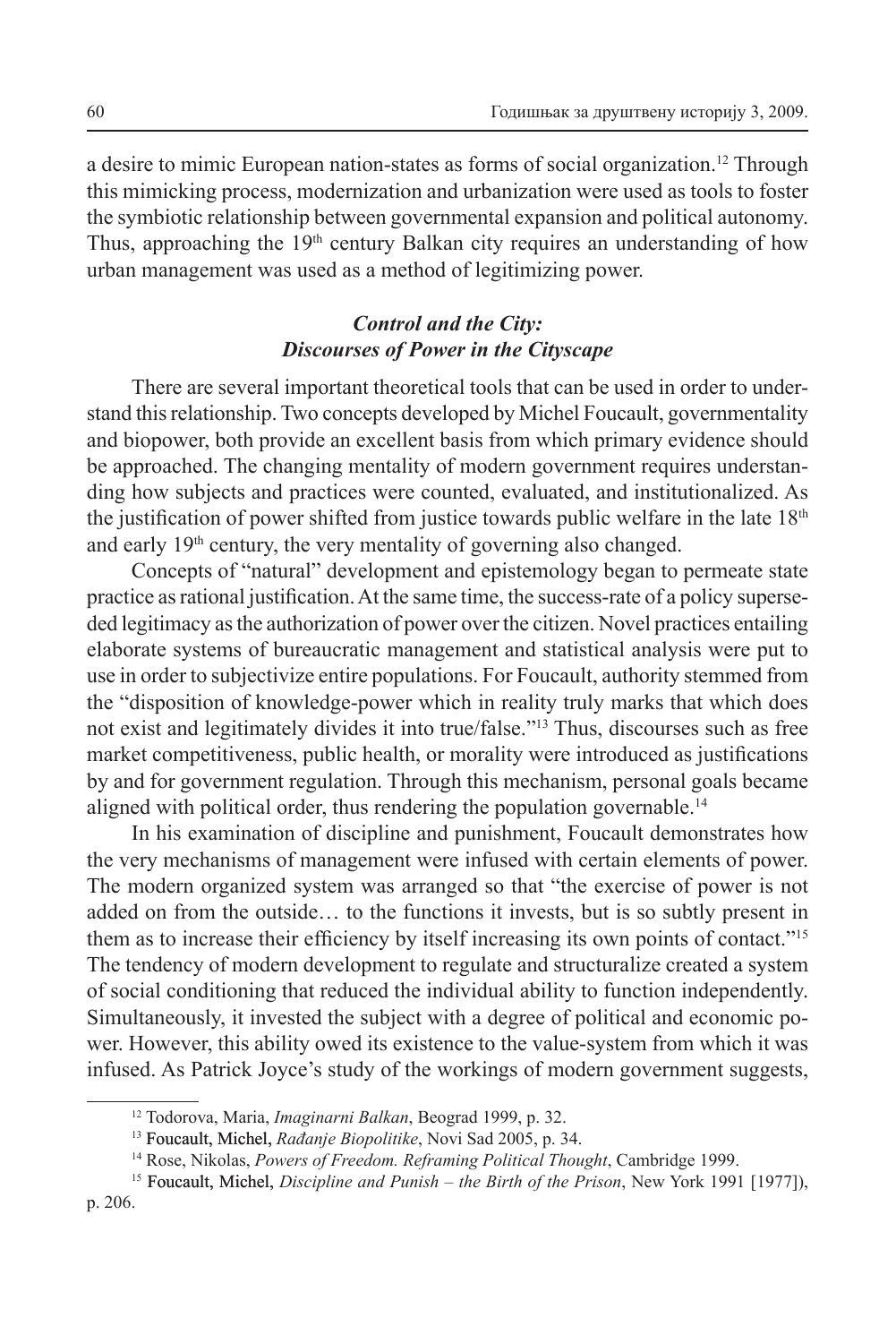such freedom is innately related to the justification of authority. Concepts such as welfare, communication systems, and regulating behavior are all vital to the under standing of freedom as a "formula for exercising power, … as a technique of rule, as *technological."16*

An application of Foucauldian perspectives in the Balkan city of the  $19<sup>th</sup>$  century is particularly interesting, as the region represented a contested space in which authority was not clearly defined. The fluidity of the Ottoman management system allowed for the urban environment to strive in diversity, yet at the same time supported a fragmented, communal lifestyle.<sup>17</sup> Low building densities and lack of organ civic areas fostered an unregulated approach to public space. Thus, the incursion of modernity in the region also signified a redefinition of power, in which control needed to be justified and authority appropriated. The discourse of public welfare and urban reform became one of the central components through which pretenders sought to institutionalize rule and constitute subjects.

Before delving further into the particularities of urban management in Belgrade, I would like to address two specific methodological problems. Using the Foucauldian approach is particularly difficult in 19<sup>th</sup> century Southeastern Europe due to the abundance of border areas and contact zones. In this context, the ability of individuals to move relatively quickly between areas of political authority drives an inescapable wedge between government control and power. As in other contact zones, the Danubian region during this period is a fertile ground for trans-riparian migrants. The seminal work of Traian Stoianovich on Orthodox Christian merchants in this area demonstrates the importance individuals and transnational actors played in the development of modern nation-states.<sup>18</sup> Thus, drawing a connection between governmental policy and its effect on individual actors in these contact zones is a cumbersome task.

As David Gruber has suggested, the permanent incorporation of individual actors into disciplines is the fundamental basis of Foucault's analysis – people are "constituted as the particular objects that have a dynamic of subjectivity."19 Thus, it seems ever more vital to avoid the deterministic nature so quickly associated with the Foucauldian approach. After all, concepts of efficiency and diligence with which policies were enacted in a provincial Ottoman city such as Belgrade were much different from those seen in 19th century Paris or London. This is not a problem unique to the Balkans at all – similar criticisms have been raised about the application of

<sup>16</sup> Joyce, P., *The Rule of Freedom. Liberalism and the Modern City*, Verso 2003, pp. 1–2.

<sup>&</sup>lt;sup>17</sup> Stoianovich, T., "Model and Mirror of the Premodern Balkan City," *Studia Balkanica* (1970).<br><sup>18</sup> Stoianovich, T., "The Conquering Balkan Orthodox Merchant," *Journal of Economic History* 

<sup>20,</sup> no. 1 (1960).

<sup>&</sup>lt;sup>19</sup> Gruber, David F., "Foucault's Critique of the Liberal Individual," *The Journal of Philosophy* 86, no. 11. p. 617.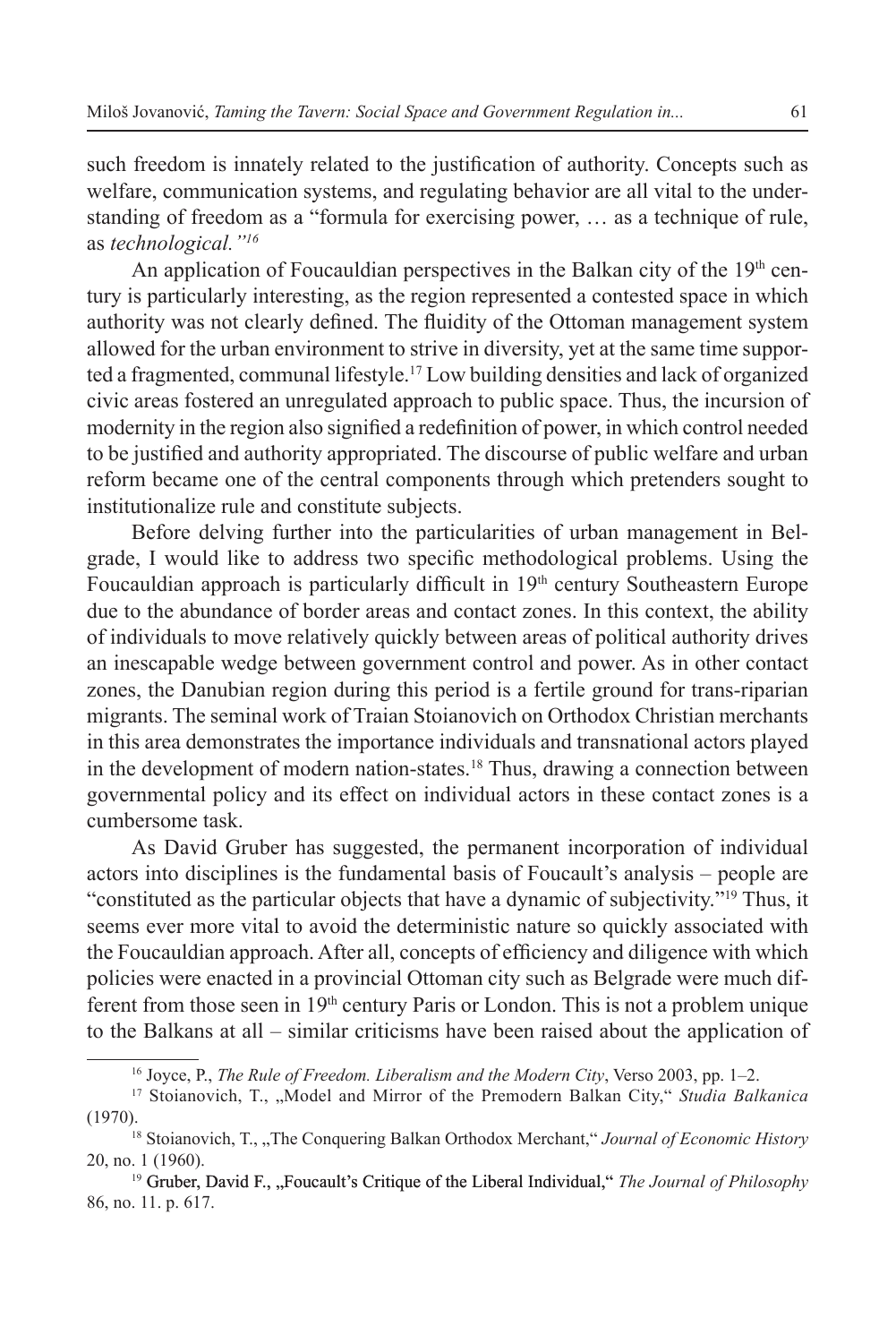discipline and law in imperial Russia.20 In this sense, the value of applying Foucauldian analysis should be sought in the stricter definition of governmentality as the examination of the way governments try to produce the citizen best suited to fulfill their policies.

## *Regulating the Meyhane: Taverns as Targets of Government Intervention*

Belgrade's taverns experienced a rapid expansion of governmental regulation throughout the 19<sup>th</sup> century. Through reconstructing the chronology of the process, we can begin to understand the way in which this involvement grew, and the methodology of its spread to different areas. While the majority of the work came out of the authority bestowed on the City Magistrate, *meyhanes* were listed and regulated even before the Sultan's autonomy decree. This regulation was administered by provisional regulatory bodies formed to administer the Christian population in the aftermath of the Second Serbian Uprising. Stemming their authority from the statu re of the Serb leader, Miloš Obrenović, their administration process seems to have not gone much further than responding to popular requests. This is suggested by repeated complaints by various neighborhood heads regarding a *meyhane* owner's behavior and pricing, recorded in the 1820s.<sup>21</sup> It is important to note that the tavern business was both profitable and considered socially acceptable. Even members of the local elite, both Christian and Muslim, did not shy away from participating in such a successful venture.<sup>22</sup>

By 1825, the Obrenović authority sought to record the various tavern owners (*механџија*, *meyhaneci*) in the predominantly Christian neighborhood of Savamala. The following year, all the members of the city´s *meyhaneci* guild (*esnaf*) were added to the list. It included mostly ethnically Serb members, however there are certain Latin, possibly Sephardic, names on it (*Đino, Bibo, Paulo*), as well as Slavicized Greek names (*Kostandin Ćestelij, Argir Kostandin*).23 These were part of a larger project to record all members of the Christian *esnafs* into lists which were used for taxation purposes. This information indicates that the level of governmental involvement in tavern life throughout the city was not high. Repeated petitions of the population demonstrate a lack of willingness or ability to pursue an expansion of authority into this area of social life. However, although the tavern guild census was intended for

<sup>&</sup>lt;sup>20</sup> Engelstein, Laura, "Combined Underdevelopment: Discipline and Law in the Imperial and Soviet Russia," in *Foucault and the Writing of History*, ed. Jan Goldstein, Oxford 1994.

<sup>21</sup> Peruničić, Branko, *Beogradski Sud 1819–1839*, Beograd 1964, p.151.

<sup>&</sup>lt;sup>22</sup> While Muslims associated with the sale of imported wine to the taverns, purchasing parts of a *meyhane* business could be handled by local Christian leaders (*knez*). See: Peruničić, B., *Beogradski Sud 1819–1839*…, pp. 74, 154.

<sup>&</sup>lt;sup>23</sup> For a full reproduction of the list, see: Peruničić, B., *Beogradski Sud 1819–1839*…, p. 313.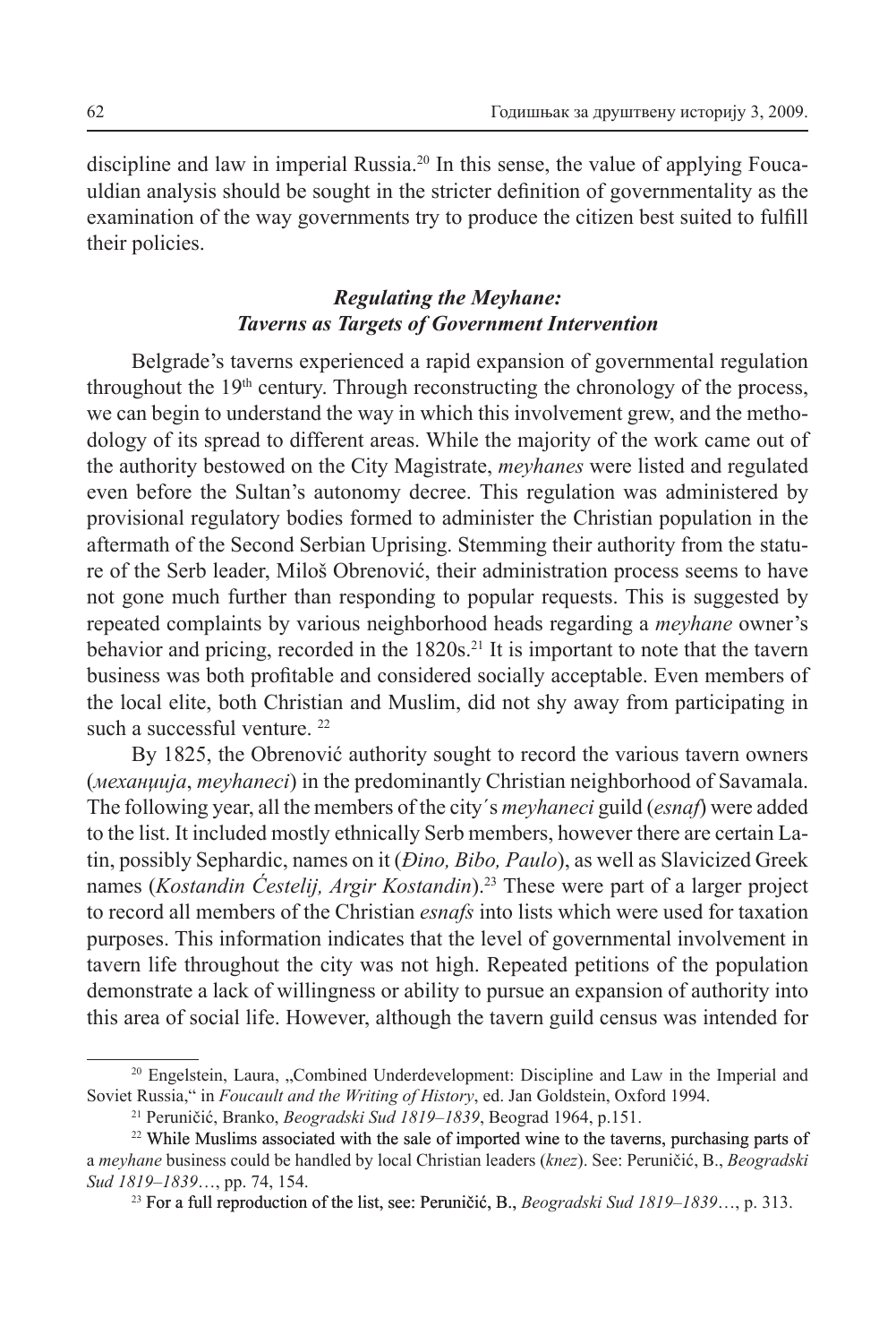taxation purposes, the epistemological process associated with it allowed for the centralization of statistical data in the bureaucratic body whose authority was to be expanded.

After the formation of the City Magistrate, the first regulatory decrees regarding the taverns were proclaimed. In 1834, a yearly *meyhane* tax was instituted, for the first time distinguishing between urban and rural establishments by doubling the amount which city tavern owners needed to pay. 24 The new autonomy decree also allowed for the newly-formed Serbian officers (*serdar*) to ensure the execution of this tax act. However, these were not their sole duties. All overnight stays at *meyhanes* needed to be reported to the local branch of the police, including those who had come from abroad and were unassigned to a social status (*bekyar*). Furthermore, this decree included a prohibition against "Turks", who were not allowed to drink alcoholic beverages in the taverns any longer. 25

That same year, the local authorities demanded that all *meyhanes* from the center of town be shut down and relocated to the newly reconstructed suburbs in the Savamala and Palilula districts. Initially, the *meyhaneci* guild complained about the request to move taverns out of the town center, citing financial difficulties if they we re to be moved to the periphery.26 Tax receipts of the Belgrade administrative district (*nahiye*) three years later suggest that only a small number had done so, considering that 4290 out of a total 5280 *kuruş* were gathered from urban taverns. Rather than moving the taverns, the government increased taxation on the ones remaining in the city center tri-fold. 27 The transformation seen in the approach towards regulating tavern life is strikingly interesting, considering the previously lackluster attitude of the Obrenović-led People's Office (*Narodna kancelarija*). By the second half of the decade, this approach continued and expanded in scope, including moral justification into prescriptions for social life.

Certainly, it is difficult to discuss taverns as an example of public space, particularly when that public was fairly limited. In the 19<sup>th</sup> century, the *meyhane* is an example of gendered space – an area by men for men, in which women were relegated to either maintenance jobs or prostitution. The fact that taverns are exclusively described as areas of masculinity in both Christian and Muslim Balkan epic song demonstrates the extent to which this division is accepted throughout society.28 Thus, the gender

<sup>&</sup>lt;sup>24</sup> Peruničić, B., *Beogradski Sud 1819–1839*…, p. 597.

<sup>&</sup>lt;sup>25</sup> Peruničić, B., *Beogradski Sud 1819–1839*…, pp. 590, 610.

 $26$  The 120 families of the tavern guild to His Light the Graceful Lord. 19 Jul 1834. IAB. UGB. Box III, No. 45

<sup>&</sup>lt;sup>27</sup> Chief list by member of the Belgrade City Magistrate (Draft). Upraviteljstvo grada Beograda (UGB). Istorijski arhiv Beograda (IAB), February 1838, No. 819.

<sup>&</sup>lt;sup>28</sup> Beissinger, Margaret, "Gender and Power in the Balkan Return Song," *SEEJ* 45, no. 3 (2001), p. 406.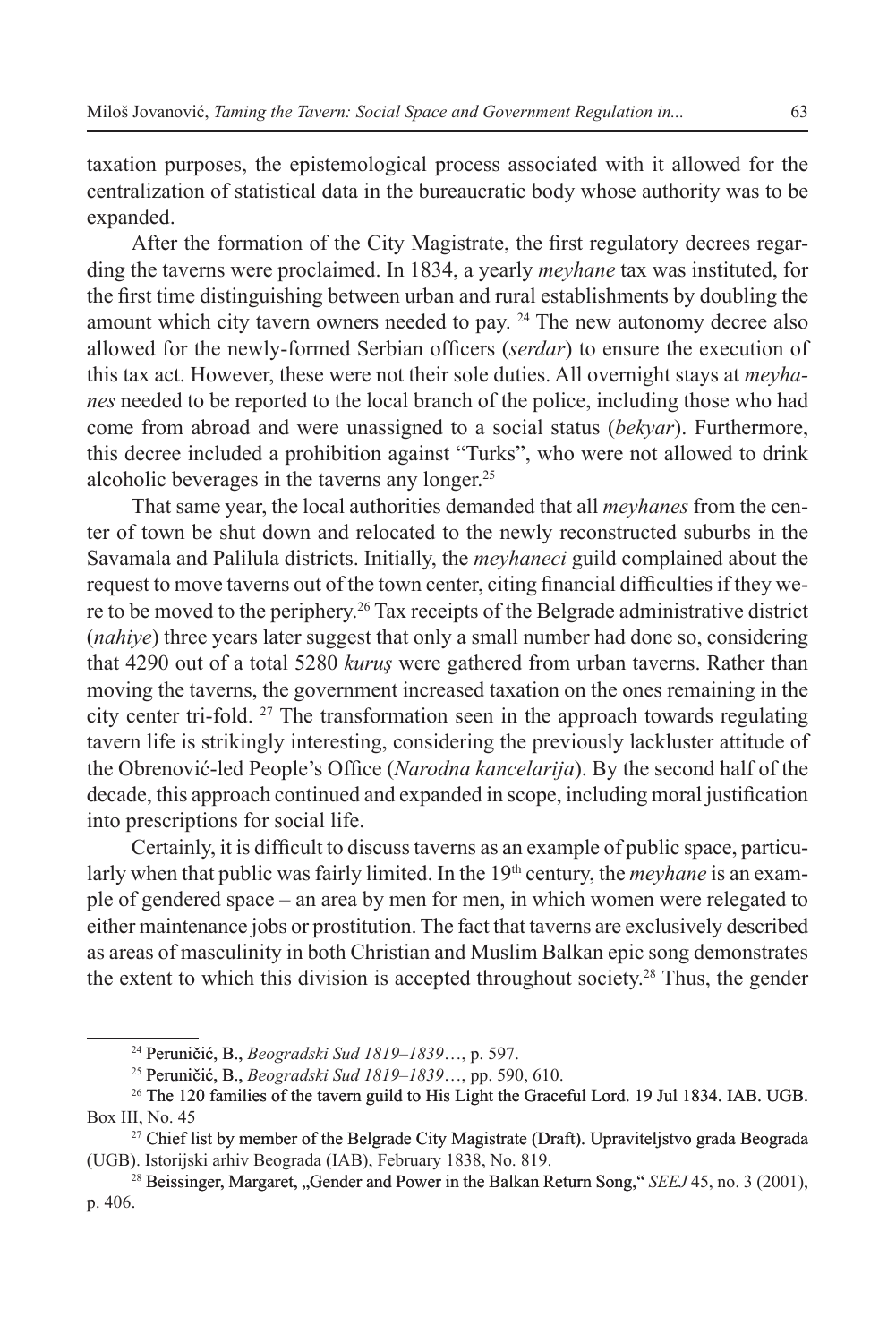dynamic present in tavern life was essentially different other areas representative of public space in the Balkan city, such as the marketplace or the water fountain.

Similarly, the Belgrade City Magistrate seems to have had difficulty in delineating taverns as a homogenous ethnic space. Four years after the initial regulation, another letter was sent to the city police, recommending that it should ensure "that a *meyhaneci* should not receive a single Turk in his tavern, or give him drink", suggesting that in the future, the dealings with Muslims should take place outside the establishment.29 These regulations had an adverse effect on the number of tax-paying taverns in the city. Magistrate records suggest a drop of almost 30% in the city guild members between February 1837 and August of next year. 30 Business, however, quickly rebounded and the numbers had recuperated by the spring of 1839. Those who could not afford to cover their tax debts had their property seized. From one of the seized tavern-owners' property lists, we can induce that the primary purpose of the establishment revolved around the distribution of alcoholic beverages and tobacco. A certain Jedik Nastas Vasiljević had six wine barrels at twelve *akov* each, totaling 7200 liters, 115 brandy (*rakija*) glasses, 1 water pipe (*nargile*) and 5 long pipes in his tavern, yet only one iron skillet for preparing food.<sup>31</sup> Two years later, another inc in tavern-specific taxation took place. This time, however, the fees took into account the amount of *rakija* and wine sold, specifying increasing tax brackets for specific varieties sold. What is quite striking is that the Magistrate's proposal envisioned that all purchases of food and drink should be followed by a written receipt.<sup>32</sup>

This level of government involvement was not limited to fiscal policy, as the regulation of behavior in and around taverns also became an important issue. In early 1838 gambling and public drunkenness were banned on the surrounding streets, and arrest records used the discourse of "subjecting oneself and the public to danger."33 By spring of that year, the Magistrate's attitude towards taverns had crystallized – they were seen as places in which activities morally incompatible with city life took place. In April, a proclamation was issued suggesting that strict measures will also be undertaken to prevent drinking and gambling in taverns during the night. The language which justified this act points to a relationship between the discourse of morality, public safety and legal order:

<sup>&</sup>lt;sup>29</sup> Member of the Belgrade City Magistrate Golub Petrović to the Belgrade City Police. UGB. IAB. 10 Mar 1838, Book 2, No. 182.

<sup>&</sup>lt;sup>30</sup> List of taxed heads from whom the Mitrovdan tax of 1836 was collected. UGB. IAB. 18 Feb 1837. UGB. IAB, 1837, Book 1, No. 53 and List of all *esnaf* and town folk and suburbs from which the Đurđevdan tax of 1838 was collected. UGB. IAB. 1 Aug 1838. Book 3, No. 486.

<sup>&</sup>lt;sup>31</sup> List of possessions by Jedik Nastas Vasilijević, the tavern keeper. UGB, IAB. 10 Dec 1839, B. 6, No. III 81.

<sup>&</sup>lt;sup>32</sup> Member of the Magistrate Jefta Popović to the Belgrade City Magistrate (Draft). UGB. IAB. 8 Jan – 28 Jan 1841, B. 12, No. I 29.

<sup>&</sup>lt;sup>33</sup> Verdict to Jovan Madžar (Draft). UGB. IAB. 24 Mar 1838, B. 3, No. 802.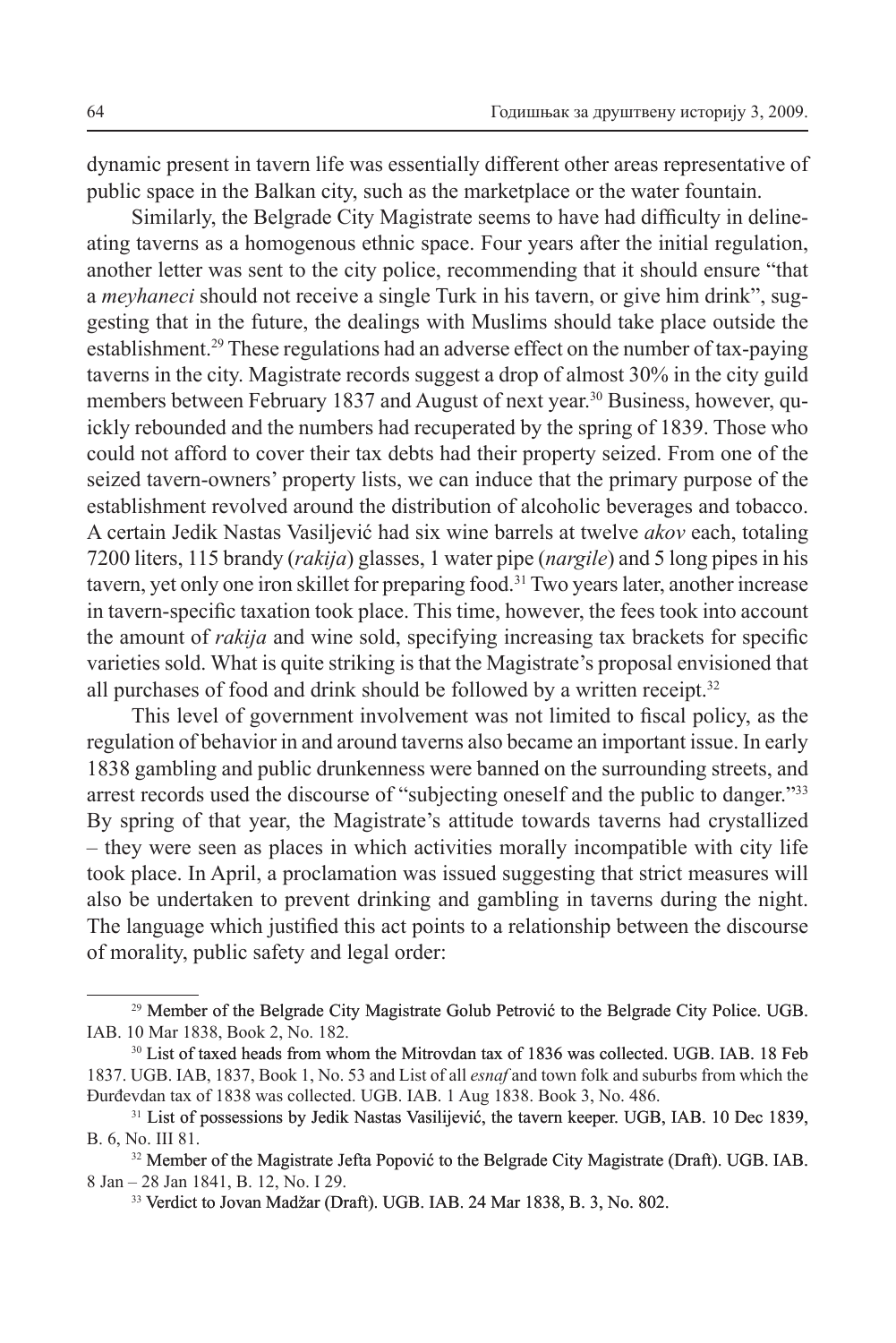*"Considering that various foulnesses here in the town may happen, wherever a mehana or a coffee-house (kafana) might be, as people every night, in all parts of this town, go into them, and spend every night sitting and drinking, breaking ordnances already issued, and then dare to play cards for money – so that any danger or criminality which may happen … is prevented and removed prior to happening to the pleasure and well being of the public"34*

The shift which took place in just two decades is fascinating. The language used to describe *meyhane* business indicates a complete transformation in the way of thinking that city officials held. Tavern life which the Magistrate could not regulate was to be expelled from the public eye for its own benefit. This was enacted through a system of control which ultimately sought to transform the practice of alcohol con sumption in Belgrade's taverns. Hence, regulation pushed social activities previously thought of as acceptable to the sphere of illegality. Furthermore, it assigned negative connotations through the implementation of a designed system of moral values.

# *Changes in Effect: Evaluating Policy and Sponsoring New Practices*

The effect governmental involvement had on tavern culture is difficult to assess. While regulation seems to have increased in both detail and scope, practices which were not officially sanctioned did persist. The ban against "having drinks with the Turk" seems to have been one which was difficult to enact. As far as fifteen years after the first act instructing him to do so, a certain Sreten Petrović had to sign an affidavit promising not to allow any Muslim in his tavern. <sup>35</sup> The following year, regulations regarding working hours stipulated that such should be printed or displayed on every tavern, and banned nighttime operations. The same publication notes that all-night drinking and gambling persevered in spite of earlier prescriptions against it.<sup>36</sup> It would be another decade before the Magistrate instituted regular police surveillance in all taverns to ensure that proper conduct was upheld.

In August 1861, a prescription was issued to administrators of all neighborho ods that authorities should monitor the behavior in the taverns, preferably naming an officer to each. <sup>37</sup> The mentality with which the administrator approached the issue is revealed in the justification to the text:

*"I here cannot keep silent and fail to say that it is free, even up to the very dawn, to spend your time in the tavern, in pleasant merriment and conversation, only not to* 

<sup>&</sup>lt;sup>34</sup> Publication of the Belgrade City Magistrate (Draft). UGB. IAB, 21 Apr 1838, Box 2, P. 258a.

<sup>&</sup>lt;sup>35</sup> Obligation by Sreten Petrović. 16 Aug 1849. IAB. UGB, B. 116, No. IX 1802.

<sup>&</sup>lt;sup>36</sup> Publication by the Belgrade City Magistrate. 20 Dec. 1850. IAB. UGB. B. 147, No. XVII 2788.

<sup>&</sup>lt;sup>37</sup> To all neighborhood administrators. (Draft). 7 Aug 1861. IAB. UGB. B. 749, No. XVII 399.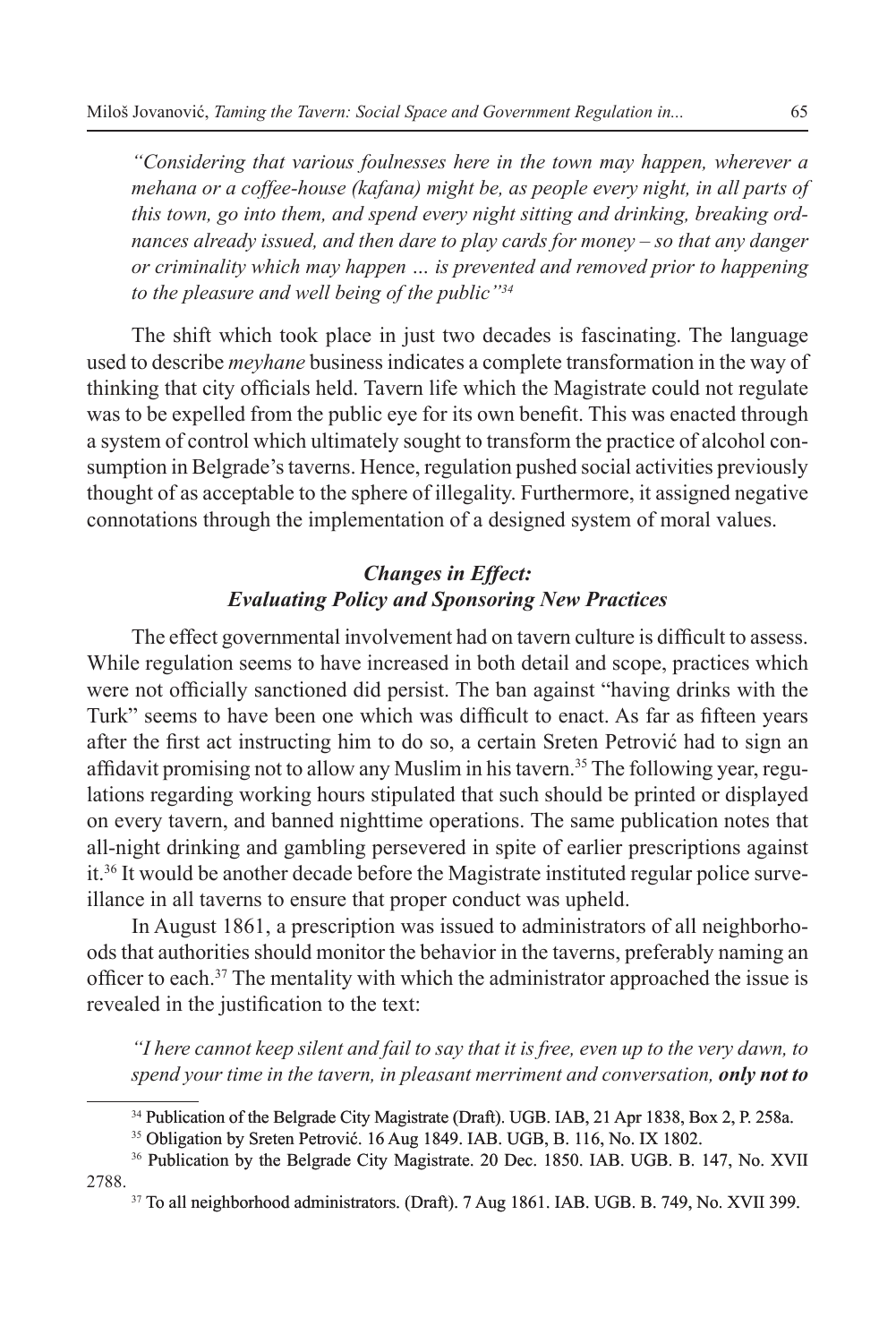*all company and not any tavern, but rather according to character, and in classier taverns… the police authorities should act with caution and diligence, to determine in what company and in what taverns should merriment be put an end to."38*

The distinction made between appropriate "places of merriment" and those which should be disbanded suggests a new development in the city government's approach. As prescriptions and ordnances dealing with taverns were repeated several times, it is clear that old practices persevered. Managing tavern visitors, delineating their visitation rights and controlling alcohol consumption proved to be a task impossible to pursue through simple coercion. Rather, the acceptance of the so-called "classier taverns" – places which chose to adopt "appropriate" cultural practices – allowed the City Magistrate to appropriate public space and dominate the social landscape.

The formation of new taverns that would cater to the economic elite and wealthy immigrants from the Habsburg Empire was supported. In 1856, a Moravian factory manager named Wilhelm Schinzel sought permission to open a tavern in Belgrade. 39 Nine years later, Ignjat Bajloni, a brewer of Czech origin, was given a concession to open a beer-hall in the center of town. 40 While these cases are the most prominent, there are several other examples of Habsburg subjects being allowed to open up taverns and beer-halls in areas for which locally-owned establishments had been considered inappropriate. Taverns were also brought into the sphere of acceptability through reassigning funds to organize public balls for the elite. This practice became widespread, as it was an easy method to bypass the alcohol tax and keep taverns open throughout the night. In 1866, 58 persons applied for licenses to organize balls, while next year the number rose to 108, occupying one quarter of the town's taverns. 41 That same year, the Magistrate classified the various *meyhanes* according to location and stature, and began to charge venues ranked lower for the privilege to organize balls. Ultimately, these regulatory practices created a dichotomy of social value. Acceptable taverns were those able to adapt to cultural and social norms, while those unable to do so were consigned to the sphere associated with criminality and debauchery.

The transformation of government involvement with taverns in  $19<sup>th</sup>$  century Belgrade had two important implications for social life. As certain activities were relegated to the illegal sphere, public space was redefined both in qualitative and

<sup>&</sup>lt;sup>38</sup> Ibid. Emphasis mine.

<sup>&</sup>lt;sup>39</sup> Schinzel Wilhelm to the glorious Belgrade City Magistrate. 9 Apr 1856.UGB. IAB, B. 323, No. XVI 20.

<sup>&</sup>lt;sup>40</sup> Secretary of the Police Division Kosta Jovanović to the City Magistrate. 15 Feb 1865, B. 1820, No V 251 .

The Bajloni family became a succesful part of the city elite, pioneering the beer business and importing the first industrial steam engines. Their financial success carried on to the interwar period, as Ignjat Bajloni's grandson became the Governor of the National Bank of Yugoslavia.

<sup>41</sup> List of persons approved to organize balls starting from 1 Jan 1866. & secretary St. Popović to unknown (draft) UGB. IAB, B. 1040, No, XXXIV 228.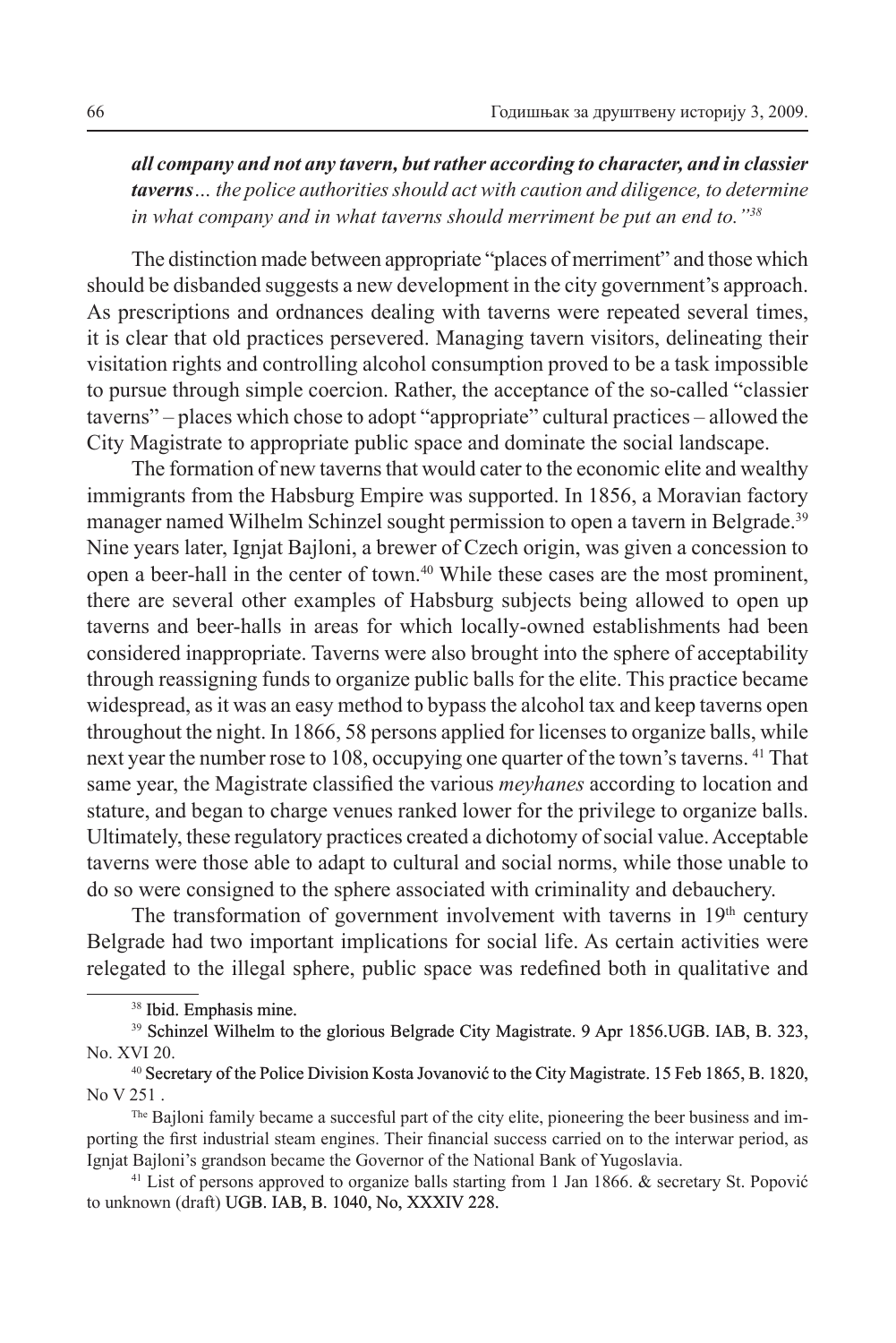quantitative terms. The Magistrate's policies defined proper behavior not only on the street, but also in indoor establishments which catered to the city's residents and visitors. Using the discourse of public welfare, it presented the urban dweller with a social dichotomy in which proactive government became a synonym for development. The *meyhane* was a vestige of Ottoman culture, a space of interaction between local and traveler, where entertainment and trade brought different religious communities together. By its very definition it attracted visitors due to its unregulated nature, a feature which made it incompatible with the City's project of modernization. The final result of this process was not the disappearance of taverns as modes of public interaction, but rather their relegation to a lower social class.

Our understanding of the process of modernization is inseparable from the formation of nation-states in the Balkans. However, that process can also be viewed as a method of legitimizing power, an expansionary practice deemed necessary by the governmental project. In this sense, the rejection of Ottoman social practice is borne out of a need to invent new modes of governing through which to constitute citizens. This process was based on the state's monopoly over the dialectical knowledge of clean and unclean, in which the discourses of order, public welfare, and morality were used to justify the expansion of state power.